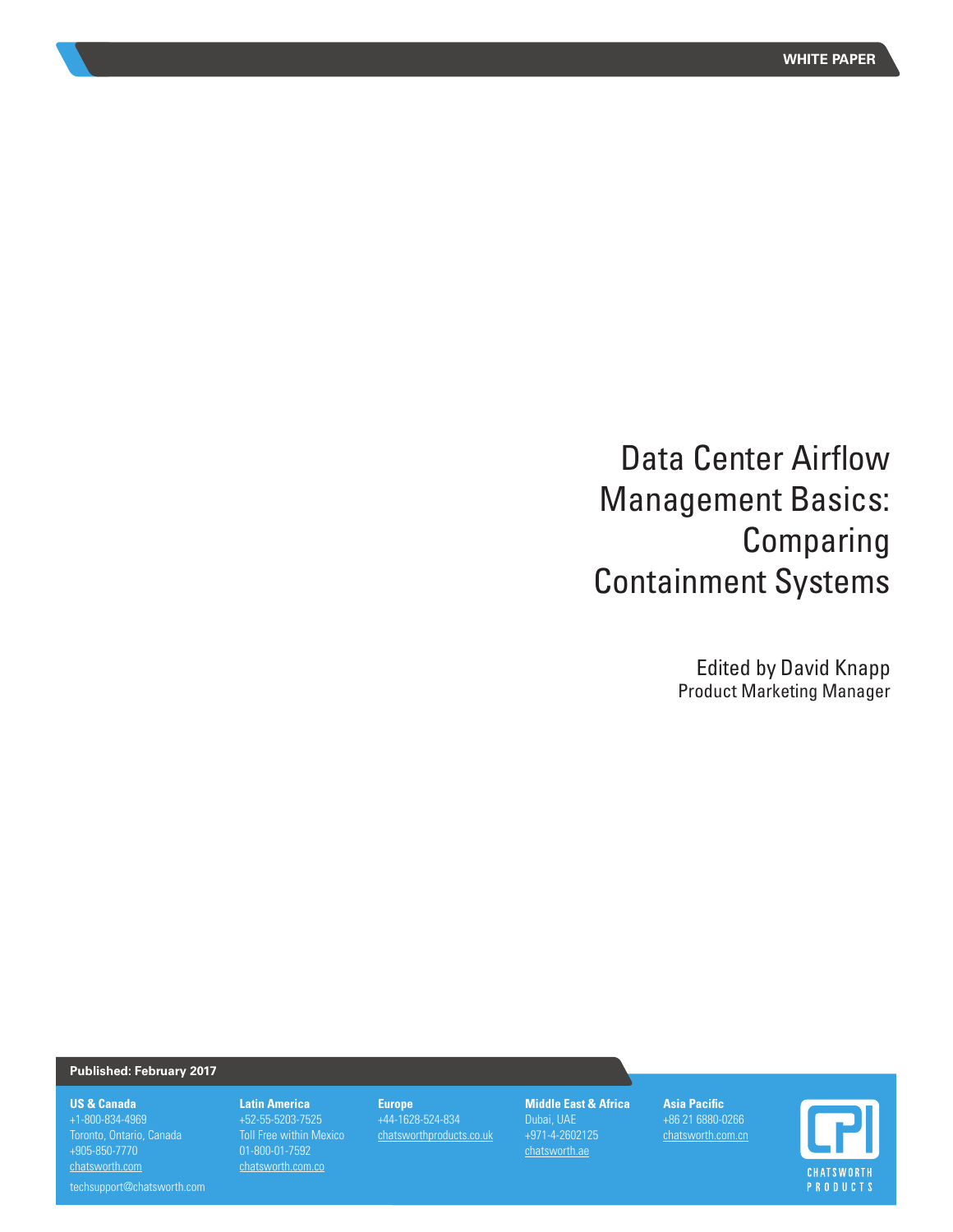#### **Data Center Airflow Management Basics: Comparing Containment Systems**

#### **Introduction**

In the past decade, many companies have become aware of the advantages of data center airflow management practices that include containment systems. It is also now well understood that as the average heat load per cabinet rises, simply arranging cabinets in a traditional open hot aisle/cold aisle configuration is not an effective approach. Industry associations have considered indirect and direct liquid cooling as possible solutions for high density applications, but using a containment system with perimeter cooling is still a very capable solution for today's average rack densities and the anticipated densities over the next decade. Furthermore, containment systems support retrofit from hot aisle/cold aisle, economizer applications and free air cooling.

This white paper, by Chatsworth Products (CPI), examines and compares three data center containment systems and demonstrates that there are important differences to consider that distinguish one system over the others. It will help you to determine the best containment option for your data center requirements and your business goals.

#### **Fast Fact**

Containment separates hot and cold air, allowing you to reduce the volume of air delivered to cool equipment, which leads to a number of improved efficiencies and also typically reduces cooling energy costs. For more details on these factors, please read the companion paper, *Data Center Airflow Management Basics: Economics of Containment Systems.*

#### **The Three Methods of Containment**

There are three basic methods of complete containment. This section describes each system and lists benefits and challenges that should be considered with each system.

# **Ducted Exhaust Cabinets (CPI: Vertical Exhaust Ducts)**

Ducted exhaust cabinets are enclosed server rack cabinets with an attached Vertical Exhaust Duct.



*FIGURE 1: Sectional view of several ducted exhaust cabinets with Vertical Exhaust Ducts showing airflow through the cabinets and through the room. Note: Hot exhaust air is isolated and removed from the room through the Vertical Exhaust Ducts .* 

As pictured in [Figure 1] above, the hot exhaust air given off by the servers is enclosed within the cabinet, completely isolating the air from the room. The hot air exits the cabinet through the overhead vertical exhaust duct, which directs the hot air into a plenum above the drop ceiling and back to the cooling units (shown) or to outside vents.

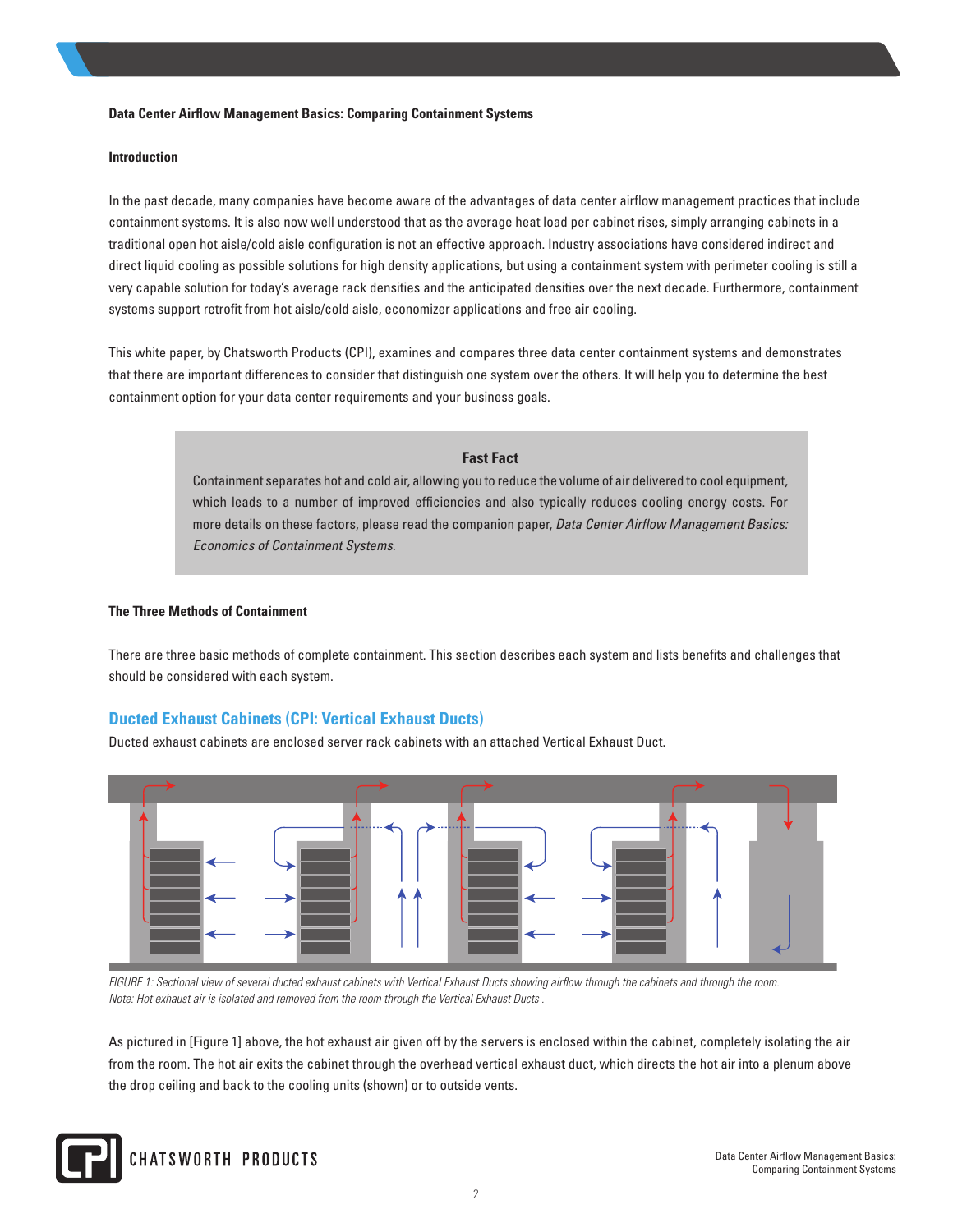## **Architectural Considerations for Ducted Exhaust Cabinets (CPI: Vertical Exhaust Duct):**

## **Benefits:**

- Simplest method to deploy and change; cabinet based
- Most cost-effective method to deploy
- The exhaust duct is the "hot aisle"
- The entire room is the "cold aisle," and provides supply air
- Cabinets can be placed anywhere in the room and in any orientation, traditional hot aisle/cold aisle configuration is recommended for best use of space, but strict "hot aisle/cold aisle" rows are not required
- No additional aisle clearances are required to deploy a ducted exhaust cabinet; the locations of building columns and support structures do not impact deployment
- It eliminates the need for a raised floor
- Cold supply air can be delivered from anywhere in the room, strict "front of cabinet" delivery is not required
- Auxiliary equipment can be placed anywhere and still be sufficiently cooled, because the room is cool
- If a raised floor exists, leakage through the tiles is mostly into the "cold aisle" and not wasted bypass air
- Minimal or no changes are required to the fire suppression system sprinklers must cover the room

## **Challenges:**

- This system requires an overhead plenum and the addition of collars on air handler units to create a complete closed return
- This system requires ducts to be placed above each cabinet; the ducts must be able to extend to the overhead plenum
- Some devices do not offer a Vertical Exhaust Duct option, requiring a third party to supply the duct; CPI may offer a custom solution
- Fan speeds on the air handlers should be adjusted to closely match equipment requirements; this may require some units to be shut off or upgraded with variable speed fans
- Optimizing operating conditions may require the addition of some instrumentation or HVAC controls

# **Hot Aisle Containment (HAC)**

Hot aisle containment (HAC) is the most popular type of containment solution used today. In this method, a configuration of duct work and baffles are set up over the hot aisle, with doors blocking the aisle entrances at either end.



*FIGURE 2: Sectional view of a HAC solution with ducts constructed over the hot aisles, showing airflow through the contained aisles and the room. Note: Hot exhaust air is isolated and removed from the room through the ducts over the contained hot aisles.*

As shown in [Figure 2] above, the HAC solution contains and isolates the hot exhaust air from the room, preventing it from reaching the adjacent cold aisles and mixing with the cold air. The hot exhaust air in the hot aisles is then returned to the cooling units, usually through drop ceiling plenums.

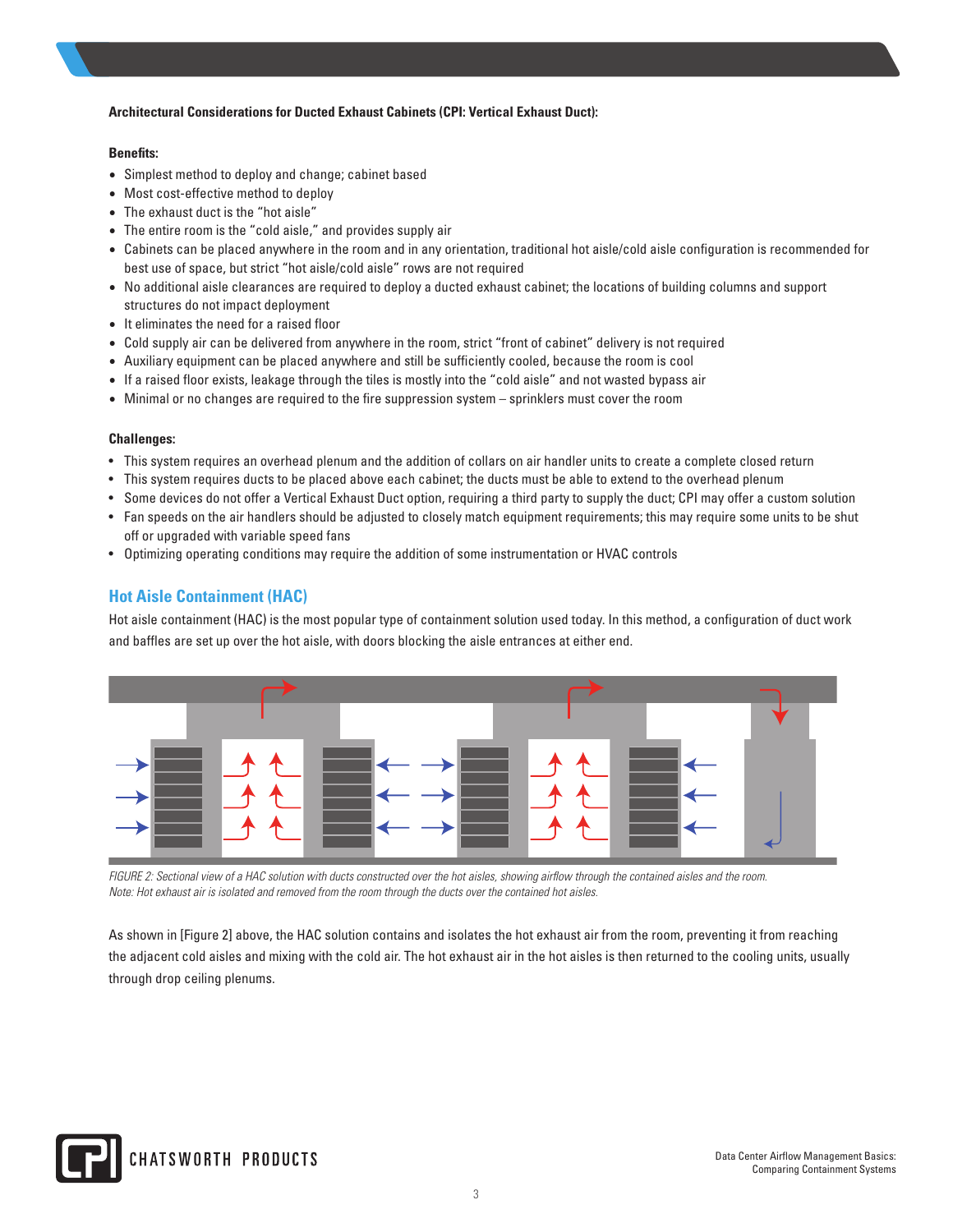## **Architectural Considerations for HAC:**

## **Benefits:**

- Contained aisles are the "hot aisles"
- The entire room (except the contained hot aisle) is the "cold aisle," and provides supply air
- It eliminates the need for a raised floor
- Cold supply air can be delivered from anywhere in the room; strict "front of cabinet" delivery is not required
- Auxiliary equipment can be placed anywhere and still sufficiently cooled, because the room is cool
- If a raised floor exists, leakage through the tiles is mostly into the "cold aisle" and not wasted bypass air
- Minimal or no changes are required to the fire suppression system sprinklers must cover the room and contained aisle

# **Challenges:**

- More complicated to deploy and change compared to Ducted Exhaust Cabinet (CPI: Vertical Exhaust Duct)
- More expensive method to deploy compared to Ducted Exhaust Cabinet (CPI: Vertical Exhaust Duct)
- Cabinets must be placed in adjacent hot aisle/cold aisle rows and deployed in pairs to create "hot aisles"
- This system may require row lengths to be evenly sized, parallel and aligned; the CPI solution can be deployed over uneven aisles
- Additional aisle clearances may be required for the doors at the ends of each aisle; the CPI solution has sliding doors and requires no additional clearance for door swing
- This system requires an overhead plenum and the addition of collars on the air handler units to create a complete closed return
- This system requires a duct to be constructed over the hot aisle; the duct must be able to extend to the overhead plenum
- Overhead pathway may penetrate the HAC, requiring additional efforts to mitigate leakage
- Local code authorities may require large clearance gaps between the duct and the ceiling
- The contained aisle may reach an "uncomfortable" temperature for staff
- Depending on internal temperature, local code authorities may consider the contained hot aisle to be a hazard location, and require additional safety equipment or signage
- Fan speeds on the air handlers should be adjusted to closely match equipment requirements; this may require some units to be shut off or upgraded with variable speed fans
- Optimizing operating conditions may require the addition of some instrumentation or HVAC controls

# **Cold Aisle Containment**

Cold aisle containment (CAC) configurations are typically used to retrofit data center environments where a raised floor cooling system already exists.



*FIGURE 3: Sectional view of a CAC solution with ceilings constructed over the cold aisles showing airflow into the contained aisles and through the cabinets and back to the cooling units through the room. Note: Hot exhaust air is isolated within the room by the ceilings over the contained cold aisle.*

As seen in [Figure 3] above, a roof and/or partitions are set up over the cold aisle, with doors at either end. This isolates the cold intake air within the cold aisle, keeping it separate from the hot air in the neighboring hot aisles. The hot exhaust air rises up freely in the hot aisles, and returns through the room to the air handlers.

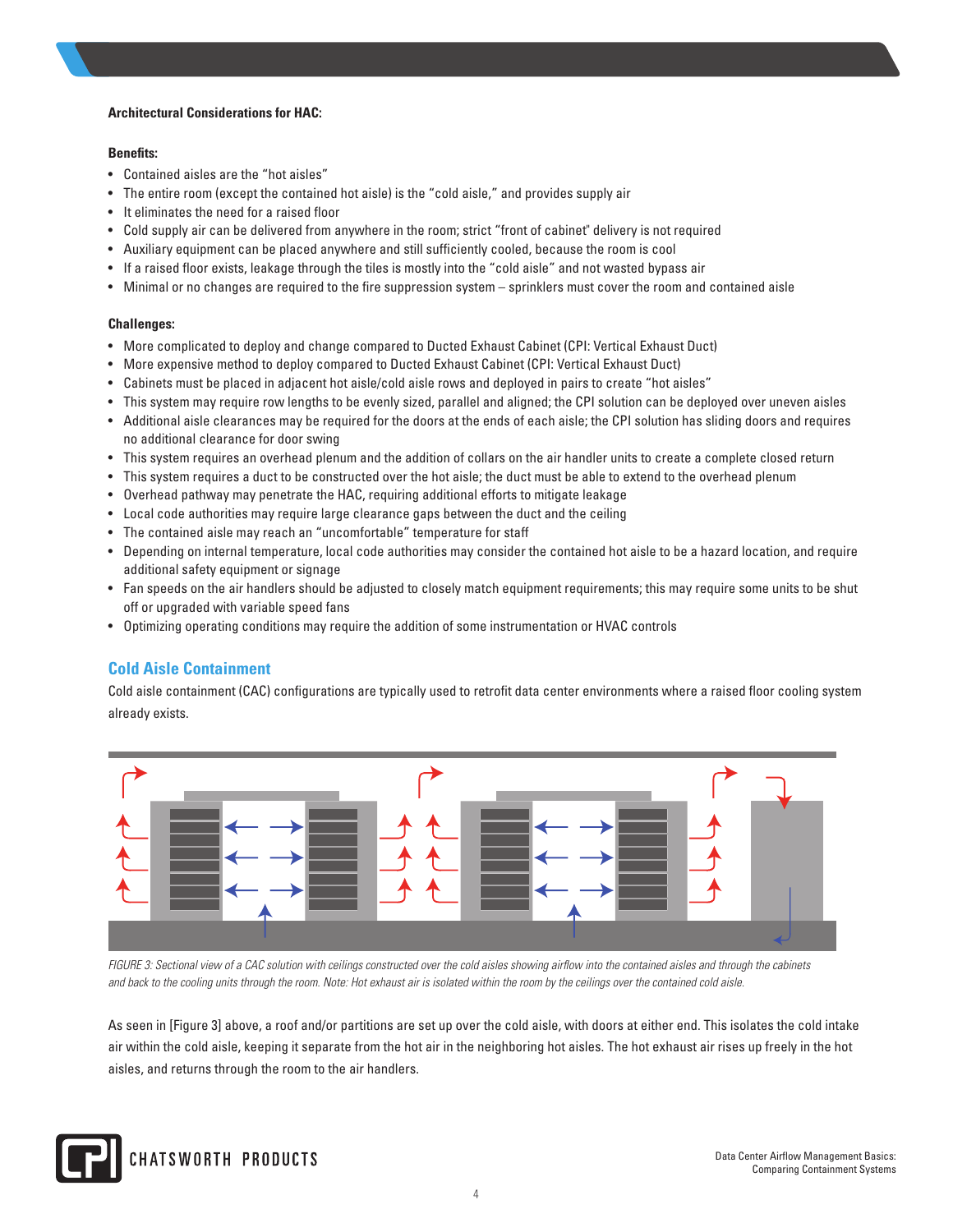## **Architectural Considerations for CAC:**

## **Benefits:**

- This system is an easy retrofit for existing hot aisle/cold aisle environment, especially over a raised floor supply air plenum
- The contained aisle is the "cold aisle" and provides supply air

# **Challenges:**

- More complicated to deploy and change than ducted exhaust cabinet (CPI: Vertical Exhaust Duct)
- More expensive to deploy than ducted exhaust cabinet (CPI: Vertical Exhaust Duct)
- The room is the "hot aisle"
- Cabinets must be placed in adjacent hot aisle/cold aisle rows and deployed in pairs to create "cold aisles"
- This system may require row lengths to be evenly sized, parallel and aligned; the CPI solution can be deployed over uneven aisles
- Additional aisle clearances may be required for the doors at the ends of each aisle; the CPI solution has sliding doors and requires no additional clearance for door swing
- Cold air must be delivered into the contained "cold aisle," either through a raised floor or overhead ducts
- This system typically uses a raised floor design
- The available airflow can be difficult to control to meet equipment requirements
- The containment ceiling structure over the contained cold aisle must be constructed around building columns and other support structures
- Overhead pathway may need to be moved and elevated above the cabinets to provide sufficient clearance for the containment ceiling structure
- Requires fire suppression system to be extended into the contained space (These changes may be high cost items)
- The room may reach an "uncomfortable" temperature for staff
- Auxiliary equipment will be in a "hot aisle" space, which may reduce performance
- If a raised floor exists, leakage through the tiles is mostly into the "hot aisle," lowering the return air temperature to cooling units, which may lower cooling unit efficiency
- Fan speeds on the air handlers should be adjusted to closely match equipment requirements; this may require some units to be shut off or upgraded with variable speed fans
- Optimizing operating conditions may require the addition of some instrumentation or HVAC controls

# **Which Type of Containment Should You Use?**

Intel and T-Systems conducted experiments<sup>1</sup> in 2010 in the Munich-based Euroindustriepark, which suggested there was no efficiency advantage for one form of containment over another. The relative cooling performance of all three systems was roughly the same. However, recent CFD modeling created by CPI suggests that there is an efficiency advantage for ducted exhaust cabinet (CPI: Vertical Exhaust Duct) and HAC under certain conditions.

The type of containment system you select for your data center should be based on your own business requirements and architectural limitations. Whichever method you use, it must sufficiently isolate hot from cold air within the data center. In each case, you will need to consider the following.

# **An Effective Seal is Critical**

To achieve as much isolation as possible between the cold supply air and the hot exhaust air, it is important to use good seals in your containment system. This includes seals within and around cabinets and between cabinets and containment system components.

Benefits of an effective seal include:

- Prevents interior air recirculation and bypass airflow within the cabinets
- Allows the cooling system air handlers to be adjusted to support minimal pressure variations in the room and to maintain a slight pressure differential between the open and contained spaces
- Maximizes efficiency of energy use. The better the seal, the more control you have to reduce fan speeds to closely match the volume of supply air demand from servers. As a result, return exhaust air is delivered at higher temperatures to the cooling units
- Provides the lowest operating cost in terms of energy savings

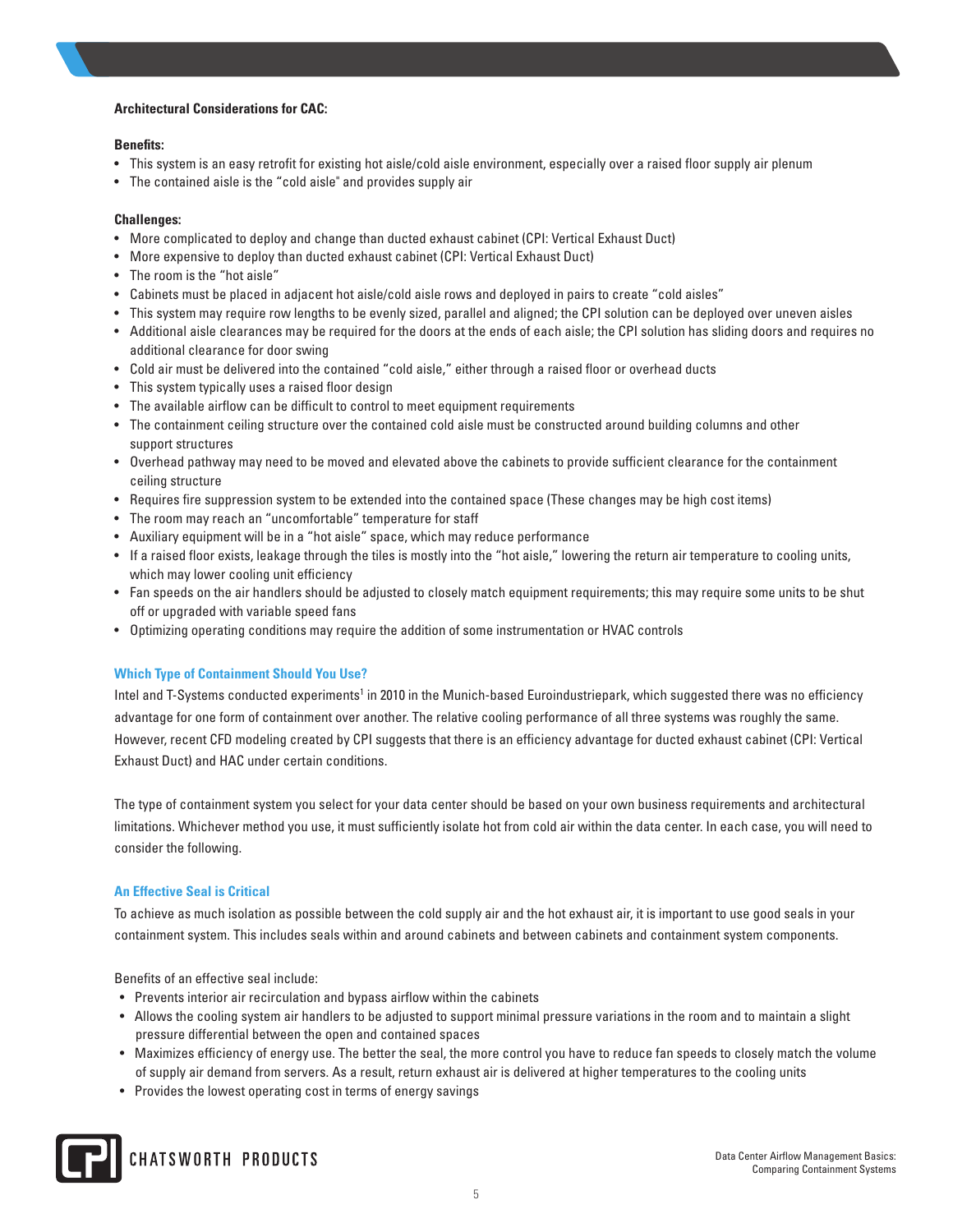When selecting a containment solution, you should take seal into account. Containment vendors typically describe system seal performance in terms of leakage, typically a percentage based on a particular volume of airflow to each cabinet under a specific operating pressure. When comparing these values, be aware that conditions may not match. The volume of airflow should be the maximum sustainable volume across the entire room at the planned static pressure during operation. For example, CPI defines our containment system performance as 3000 CFM (5097 CMH) of exhaust airflow per cabinet at .05 inches of water (.01 kPa) with less than 5% leakage.

## **Prevent Interior Recirculation and Bypass Airflow Within and Around Cabinets**

Effective airflow management and cooling cost reduction requires the elimination of bypass airflow within or through the cabinet, utilizing the following best practices, as shown in [Figure 4] below.

- Use proper racking techniques to block airflow around rack-mount equipment
- Use blanking panels to seal all unused rack-mount spaces to block airflow between rack-mount equipment
- Use air dams and seals around rack-mount equipment to prevent recirculation of hot air around the sides of the equipment.
- Use seals around cable openings in the cabinet body and raised floors
- Use seals between cabinets to block airflow between cabinets into the contained space
- Use panels to block airflow under the cabinet into the contained space



*FIGURE 4: Sectional view of cabinets showing bypass airflow around equipment (left) and showing good airflow management guiding air through equipment and blocking recirculation (right). It is critical to utilize baffles and blanking panels within cabinets to seal openings that would allow air to bypass equipment. All air that passes through the cabinet should pass through equipment, and transfer heat away from equipment and out of the cabinet.*

These steps should be taken prior to implementing any further containment project. Blocking bypass airflow through cabinets (and openings in raised access floors used for airflow delivery) is a critical component of any effective airflow management solution and may temporarily solve cooling issues without the need for additional ducted exhausts or aisle containment. Additionally, there is the need for a procedure and staff discipline for installing blanking panels when equipment is removed and installing seals when new floor openings are created.

## **Managing Pressure**

Establishing a "good seal" in your containment system is not just a matter of having containment barriers without leaks. It also requires total pressure management of the contained environment, particularly with CAC. A complete containment architecture should include an effective pressure differential management system. This may include updating or introduction of HVAC controls.

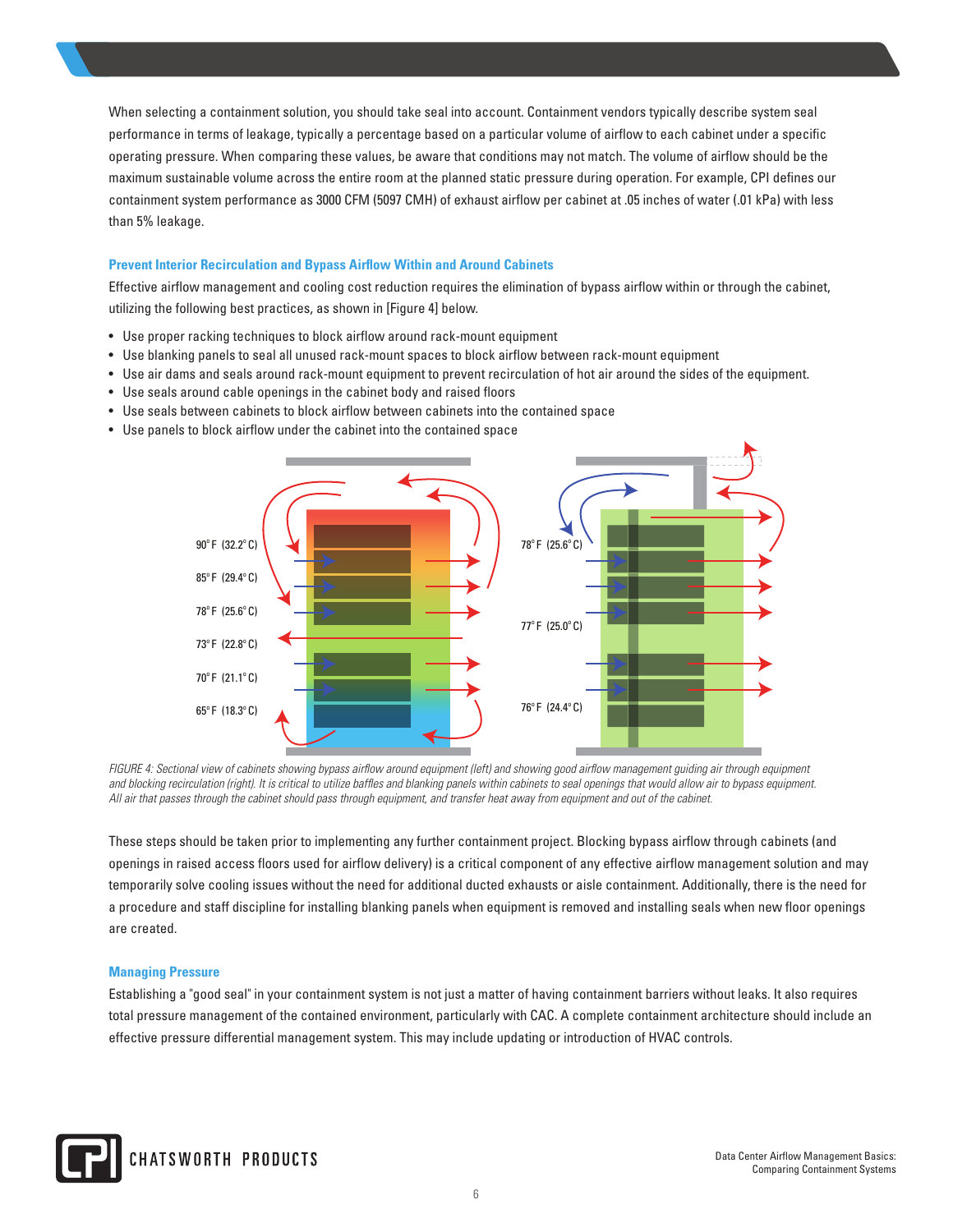## **Leverage Engineering Analysis**

Once the basic steps of blocking bypass airflow within the cabinet are achieved and the decision is made to implement a full containment system, a Computational Fluid Dynamics (CFD) model can be created to demonstrate the results of adding containment.

Some containment vendors can provide a basic analysis that may include a CFD model of the space to describe before and after conditions and relative supply and return temperatures. It can also be used to estimate a portion of the savings from reduced cooling system energy requirements. CPI offers a Containment Pre-Installation Site Survey service.

Alternately, a formal engineering study will consider the entire cooling system, individual component contributions, and full impact of partial year economization for that specific site. It can also consider performance under various conditions, for example, the recommended and allowable ranges suggested in the *RP-1499, ASHRAE Datacom Series 1, Thermal Guidelines for Data Processing Environments <sup>2</sup>* . An engineering study provides a much more detailed estimate to include any site upgrades or changes when implementing the containment solution.

# **Major Differences Between Containment Systems**

The table below provides a checklist of major considerations for each type of containment system and summarizes major differences between containment systems. Rank the solutions to match your requirements based on a comparison of the benefits and challenges presented above and the relative performance, complexity and cost differences presented below.

| <b>Summary Conditions</b>                                               | <b>Ducted Exhaust Cabinet</b><br>(CPI: Vertical Exhaust Duct) | <b>Hot Aisle</b><br><b>Containment (HAC)</b> | <b>Cold Aisle</b><br><b>Containment (CAC)</b> |
|-------------------------------------------------------------------------|---------------------------------------------------------------|----------------------------------------------|-----------------------------------------------|
| <b>Condition in Contained Space</b>                                     | Hot, Return Air                                               | Hot, Return Air                              | Cold, Supply Air                              |
| Estimated Leakage, Containment System, Good Seal <sup>1</sup>           | $< 5\%$                                                       | 5%                                           | 5%                                            |
| Estimated Leakage, Raised Floor (Supply Plenum), Good Seal <sup>2</sup> | $0\%$                                                         | 7%                                           | 10%                                           |
| Estimated Leakage, Drop Ceiling (Return Plenum), Good Seal              | 3%                                                            | 3%                                           | $0\%$                                         |
| N+1 Cooling Deployment                                                  | Room                                                          | Room/Aisle                                   | Room/Aisle                                    |
| Minimum IT Deployment Increment                                         | Cabinet                                                       | Pair of rows                                 | Pair of rows                                  |
| <b>Required Containment System Components</b>                           |                                                               |                                              |                                               |
| Blanking panels for each unused U in the rack                           | X                                                             | $\times$                                     | X                                             |
| Front perimeter baffles for inside cabinets                             | X                                                             | X                                            | X                                             |
| Seals for cable entry into cabinets                                     | X                                                             | X                                            | X                                             |
| Seals for base of cabinet                                               | X                                                             | X                                            | X                                             |
| Top Mount Vertical Exhaust Duct                                         | X                                                             |                                              |                                               |
| Aisle doors, two sets                                                   |                                                               | X                                            | X                                             |
| Aisle ceiling                                                           |                                                               |                                              | X                                             |
| Aisle duct                                                              |                                                               | X                                            |                                               |
| Aisle drop panels, as needed                                            |                                                               | X                                            | Χ                                             |
| <b>Architectural Considerations</b>                                     |                                                               |                                              |                                               |
| Raised floor or overhead cold air ducts                                 |                                                               |                                              | X                                             |
| Drop ceiling or other hot air return plenum                             | $\times$                                                      | $\times$                                     |                                               |
| Duct collars for air handlers                                           | X                                                             | $\times$                                     |                                               |
| Fire detection and suppression in contained space                       |                                                               | X                                            | X                                             |
| Lighting in contained space                                             |                                                               | X                                            | X                                             |
| Does it interfere with network cable pathways                           |                                                               | X                                            | X                                             |
| Does it interfere with power pathway                                    |                                                               | X                                            | X                                             |

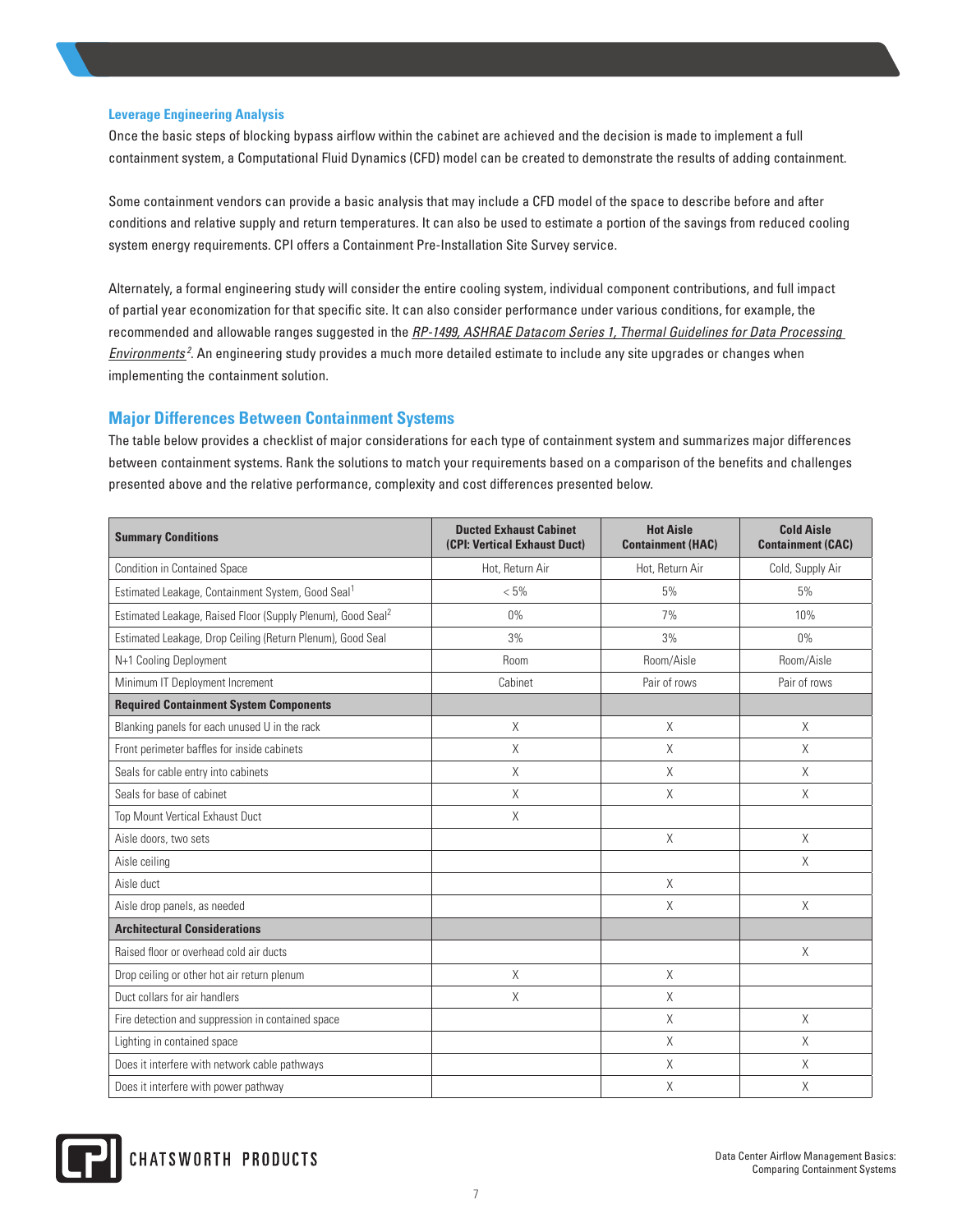#### Table continued

| <b>Design Considerations</b>                               |          |           |           |
|------------------------------------------------------------|----------|-----------|-----------|
| Conduct room CFD analysis                                  | X        | X         | X         |
| Engineering analysis for detailed first cost, savings, ROI | Optional | Optional  | Optional  |
| Applications for utility energy cost avoidance programs    | Optional | Optional  | Optional  |
| Applications for other sustainable design programs         | Optional | Optional  | Optional  |
| Design/implementation of cooling system controls           | Optional | Optional  | Optional  |
| <b>Installation Considerations</b>                         |          |           |           |
| Recommended to extend site life                            | X        |           | Χ         |
| Recommended for new construction                           | X        | X         |           |
| Ease of initial installation                               | Easy     | Moderate  | Moderate  |
| Ease of change $-$ adding a new cabinet                    | Easy     | Difficult | Difficult |
| Ease of change - removing/substituting a cabinet           | Easy     | Moderate  | Moderate  |
| Relative containment price                                 | Low      | Medium    | Medium    |
| Relative installation price                                | Low      | Medium    | Medium    |

*Notes:* 

<sup>1</sup> Leakage from individual containment systems will vary depending on the degree of care used to seal openings when installed and modified. However, a similar seal can be created with any of the systems. 5% is listed as the target leakage for a good seal. This demonstrates the basic concept of containment systems having similar *performance, as suggested by the T-Systems and Intel study. However, the overall performance should consider the additional leakage through raised floor and/or drop*  ceiling plenums, which is different for each system, and may impact overall costs. Higher leakage requires an increased volume of air, which means operating more cooling *units/air handlers.* 

*2When a slab floor is used, the Estimated Leakage, Good Seal would drop to 0%. With CAC, cold air is delivered into the contained space through the raised floor or from overhead ducts. Although leakage would drop to 0% with overhead ducts, the ducts will need to be very large to handle the air volume and the architectural space must be*  able to accommodate both the physical size of the ducts and the support structure for them. Likewise, if a CAC is used with in row cooling, leakage would be 0%, but the *first cost to deploy and power the in-row cooling units and the operating costs for the cooling units will typically exceed that of a room-based perimeter cooling design.* 

#### **Conclusion**

The type of containment system that you select for your data center should be based on your own business requirements and architectural limitations. As this paper demonstrates, the different systems comprise different combinations of components and relative cost and depending on your specific site will require different amounts of construction. Regardless of which system you select, the reduction in cooling energy required for your site could be significant.

CPI offers all three styles of containment. Although the Vertical Exhaust Duct will prove the most efficient solution for many customers, HAC and CAC systems can be designed and installed to support similar performance. Our Field Application Engineers can help you determine the right solution for your site, make specific recommendations and provide some analysis on how the implementation of containment will impact your bottom line.

If you are implementing or upgrading airflow management or a data center containment solution, please contact CPI for assistance.

#### **References**

1 Open Data Center Alliance, T-Systems and Intel. November 2011. *DataCenter 2020: hot aisle and cold aisle containment efficiencies reveal no significant differences.* White Paper. https://opendatacenteralliance.org/article/whitepaper-datacenter-2020-hot-aisle-andcold-aisle-containment-efficiencies-reveal-no-significant-differences/

<sup>2</sup>ASHRAE. 2015. *ASHRAE Datacom Series 1: Thermal Guidelines for Data Processing Environments, Fourth Edition.* Technical Committee 9.9.